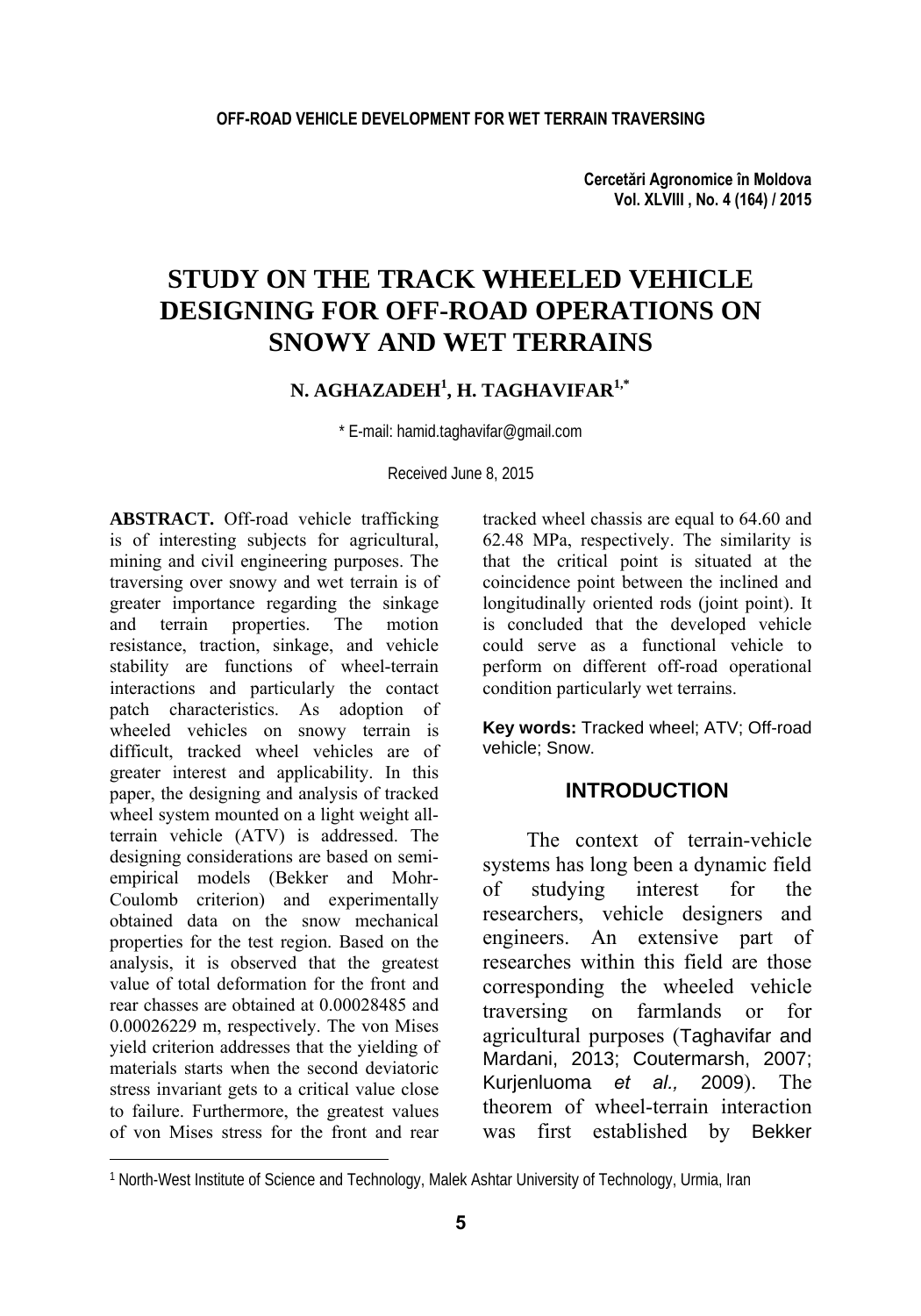(1969). The literature indicates that there are numerous factors and variables such as wheel and terrain properties that are determinant on the overall performance of the vehicle. Motion resistance is regarded as a negative factor applied to the wheel against the traversing direction that reduces the desired mobility of the vehicle. The type of wheel as single, dual, tracked, etc. is important on contact patch characteristics and thus on traction force provided by the vehicle. Tracked wheel is a system of vehicle propulsion in which a continuous band of treads is driven the corresponding wheels. The tracked wheels are less liable to be sunk in the soft terrain owing to the increased contact area. The vehicle weight leads to the lower sinkage since the contact pressure decreases at the greater contact patch. Therefore, tracked wheel vehicles take advantage of a low ground pressure and low motion resistance. The following gives a brief description of the studies undertaken associated with the tracked wheel vehicle traversing on off-road surfaces.

The tractive performance of wheeled and tracked vehicles was evaluated considering the differences between a tire and a track in generating thrust (Wong and Huang, 2006). A mathematical model was developed for the determination of the mechanical relationship between soil characteristics and the design factors of a tracked vehicle, and to predict the tractive performance of this tracked vehicle on soft terrain. On the basis of the mathematical model, a computer simulation program (Tractive Performance Prediction Model for Tracked Vehicles; TPPMTV) was also developed (Park *et al.,* 2008).

A detailed investigation into the effects of some of the major design features on the mobility of tracked vehicles over snow was carried out. The investigation was carried out using the latest version of an advanced computer simulation model of NTVPM. The obtained results indicated that the road wheel system configuration, initial track tension, and track width have significant effects on vehicle mobility over snow (Wong, 2009).

A 24-kg tracked robot was fabricated based on the performance of a 1400 kg manned vehicle scaled using Bekker mobility and then the mobility of the robot for 10 cases of deep snow and four cases of shallow snow was assessed. The results showed that a lightweight tracked robot performs well on deep-snow when ground clearance, motor torque (Lever *et al.,* 2006).

The study of track wheel-rough terrain interaction of light weight vehicle is presented in this paper. A proper system is investigated, developed, and evaluated so that the vehicle has the ability to traverse over snowy and wet terrain.

## **Terrain properties**

It is well-known that terrain properties are determinant on the vehicle design, performance and mobility. Accurate measurement of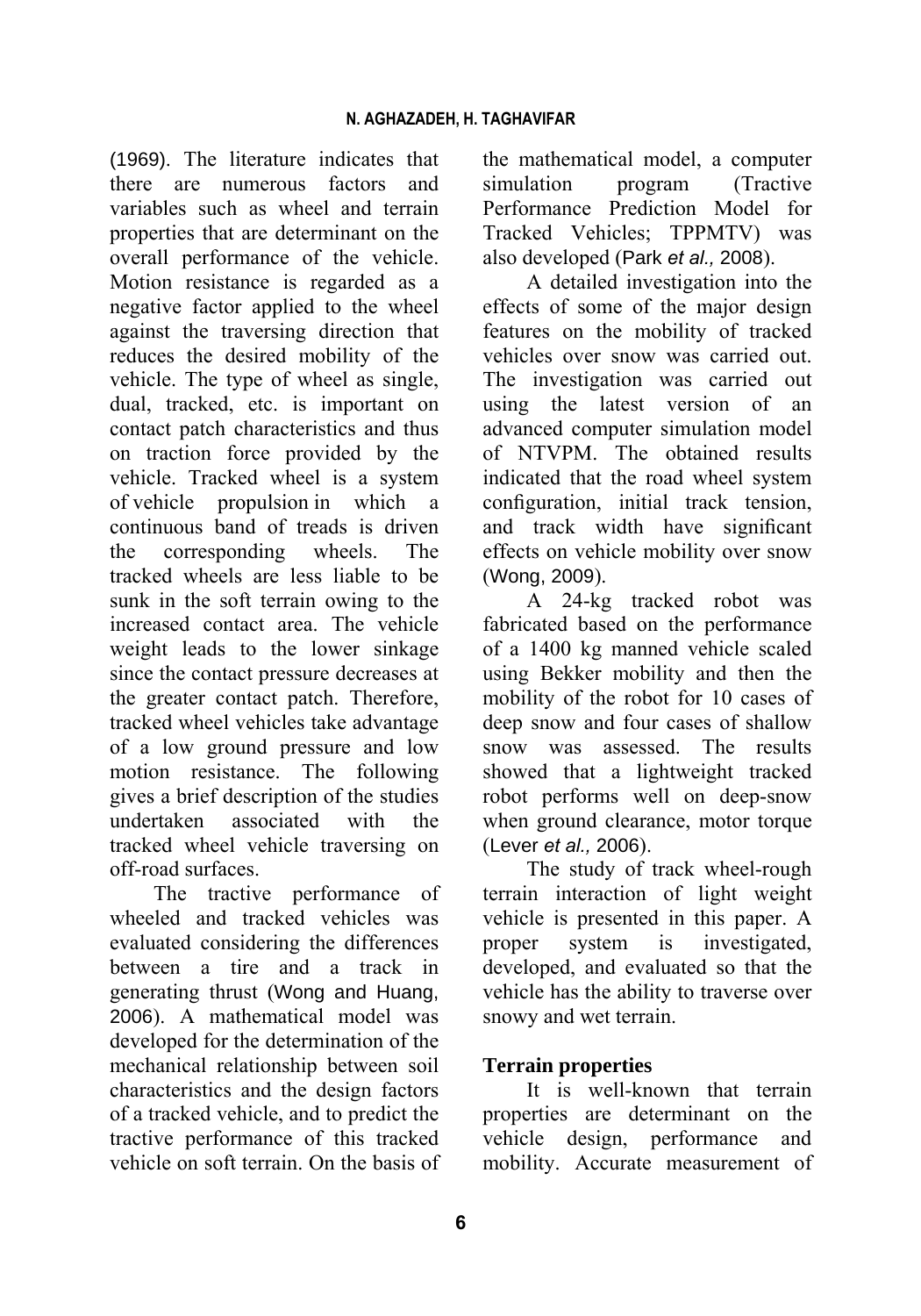#### **OFF-ROAD VEHICLE DEVELOPMENT FOR WET TERRAIN TRAVERSING**

snow physical-mechanical properties is an essential step for designing a proper wheel with the optimal performance providing enough traction and minimal sinkage. The tensile and compression tests were carried out by a digital cone penetrometer and shearing frame. A RIMIK digital penetrometer device

(CP20) with tip cone angle of 30˚, a standard bar, a load cell and chipset, as shown in *Fig. 1*, were utilized to measure cone index. The tests were taken on a winter day, 2015, one day after snowing. The obtained results from the experiments are tabulated in *Tabs. 1 and 2.* 



**Figure 1 - Data collection on snow data** 

|  |  |  |  |  | Table 1 - The pressure-sinkage parameters adopted from the experiments |
|--|--|--|--|--|------------------------------------------------------------------------|
|--|--|--|--|--|------------------------------------------------------------------------|

| Pressure-sinkage parameters       | <b>Values</b> |
|-----------------------------------|---------------|
|                                   | 1.01          |
| $k_c$ (kN/m <sup>n+1</sup> )      | 6.42          |
| $k_{\phi}$ (kN/m <sup>n+2</sup> ) | 1243.8        |

**Table 2 - The shear strength parameters adopted from the experiments** 

| Shear strength parameters  | <b>Values</b> |
|----------------------------|---------------|
| c (kPa)                    | 0.3           |
| $\prime$ <sup>o</sup><br>ወ |               |

#### **Designing and development**

In order to determine the optimal tracked wheel system, the identification of the system requirements with consideration given

to the terrain properties is essential. A prototype ATV 4 wheel motorbike vehicle of SUZUKI LT80 with 351.9cc engine volume and maximum output power of 19 kw at 7000 r/min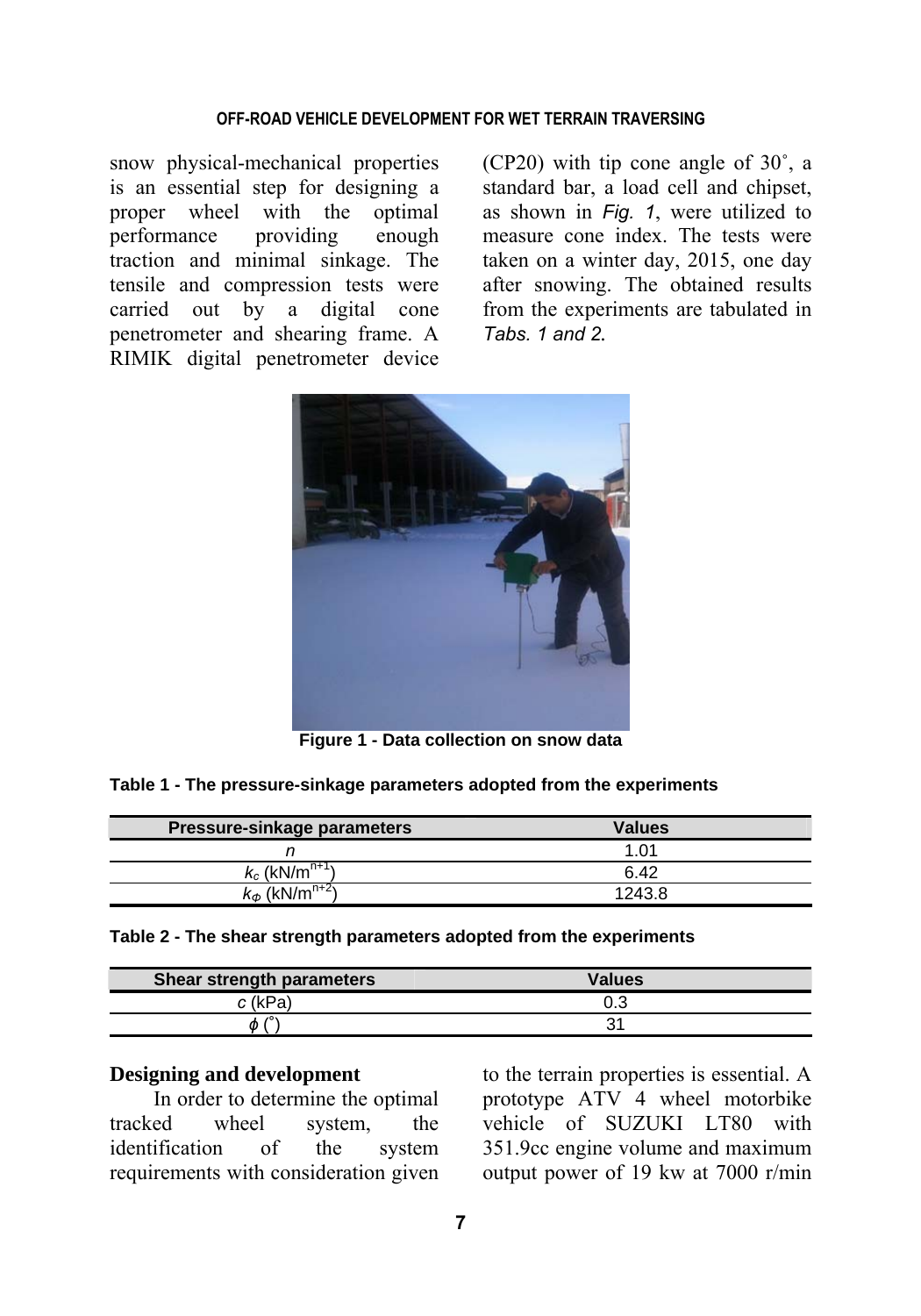was considered. There is a necessity to ascertain the contact area and the characteristics at which the traction and sinkage are provided. Mohr-Coulomb criterion and Bekker theory of pressure-sinkage relationship are developed for the traction and sinkage (which leads to motion resistance), respectively.

The mathematical equations developed for tractive parameters are semi-empirical based developed theorems first introduced by Bekker (1969). Bekker's theory assumes that the maximum shear stress, s, is governed by a Mohr-Coulomb criterion as following:

## $\tau = c + p \tan \varphi$  [1],

where c is the cohesion and  $\varphi$  is the internal angle of friction within the snow. For fairly uniform track pressures, p is equal to the *W/2bl*, where *b* and *l* are track width and length, respectively, in contact with the snow.

A vehicle traversing over snow needs to compact the snow adequately to support its weight while this work of compaction in its essence forms the motion resistance theory and the Bekker's method takes advantage of a power law to predict the pressuresinkage relationship for snow (Lever *et al.,* 2006):

$$
p = kz^{n} \qquad [2]
$$
  

$$
k = \frac{k_c}{b} + k_e \qquad [3]
$$

In this manner, Eq. 4 is yielded by substituting Eq. 3 in Eq. 2 as following:

$$
\frac{w}{A} = \left(\frac{k_o}{b} + k_\varphi\right)z^n \qquad [4]
$$

Given the vehicle weight, *W*, and the width of wheel, *b*, and the snow properties adopted from the experiments, the contact area and the traction force at the obtained contact area are determined. In this manner, the designed tracked wheel is in accordance with the in situ condition.

From Eq. 4, the following substitutions are made given that the standard track belt width for rear wheel is 0.25 m and the average sinkage is 0.1 m on snow for tracked wheel ATV vehicles (Giesbrecht, 2011).

$$
\frac{W}{A} = \left(\frac{k_0}{b} + k_w\right) z^n \to \frac{((\frac{500}{a}) \times 9.8)}{0.25 \times l} = \left(\frac{6.42}{0.25} + 1243.8\right) \times 0.1^{1.01} \to l = 0.40 m
$$
 [5]

Now from Eq. 1, using the contact area, A, the following is obtained:

 $\frac{r}{4} = c + \frac{w}{4} \tan \varphi$  [6]

Consequently and based on *Table 2*,

$$
T = cA + W \tan \varphi = 0.3 \times (4 \times 0.1) + 4905 \times \tan 31^{\circ} = 2.947 \text{ kN} \approx 3 \text{ kN} \quad [7]
$$

This is amount of traction force for four wheels and the traction force the vehicle can provide as the drawbar pull is about 3kN.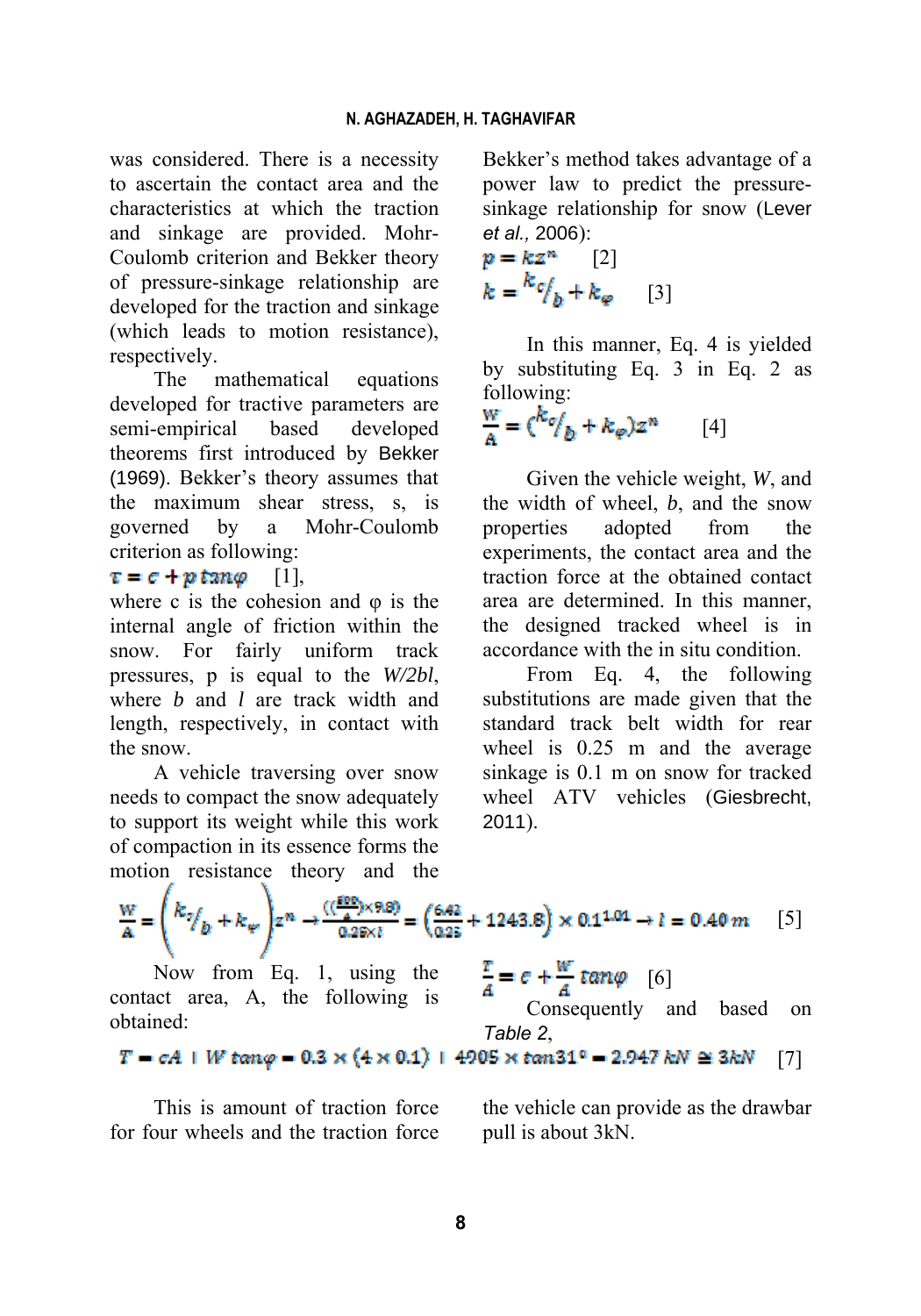#### **OFF-ROAD VEHICLE DEVELOPMENT FOR WET TERRAIN TRAVERSING**

A tracked wheel system is composed of the sprocket, bearings, a chassis, drive wheels, connecting rods and ground wheels (road wheels) as illustrated in *Fig. 2*. It is noteworthy that the considered ATV vehicle is 4WD , thus, the inner diameter of the driving sprocket shaft matches with that of vehicle rear drive shaft as being equal to 2 cm and the mean diameter of the sprocket equals to 13.5 cm. The tangential force increases 6.75 times more when compared to the input vehicle drive shaft. The objective ATV schematic and the dimensions of the tracked wheel are demonstrated considering that the distance between the front and rear axles as well as the axle height presented in the figure are based on the actual vehicle measured values. As abovementioned, the contact lengths are based on the calculations and the design considerations for the local snow condition. It is also worth noting that since the front wheels are driven, the wheels are not producing any traction term and so that the contact length is considered lower than the rear wheel so that the motion resistance force is reduced. *Fig.* 3 is dedicated to show the side and top view of the developed tracked wheel ATV vehicle based on the computed dimensions for the z system.

ANSYS R15.0 software was also adopted to assess the stress propagation and strength of the tracked wheel chassis since all of the dynamic loads and mechanical vibrations from the ground are exerted to the wheel chassis. The stress analysis and the total deformation under the loads applied to the system are influential on the stability and the final failure of the system.



**Figure 2 - Different parts and components of the developed tracked wheel system**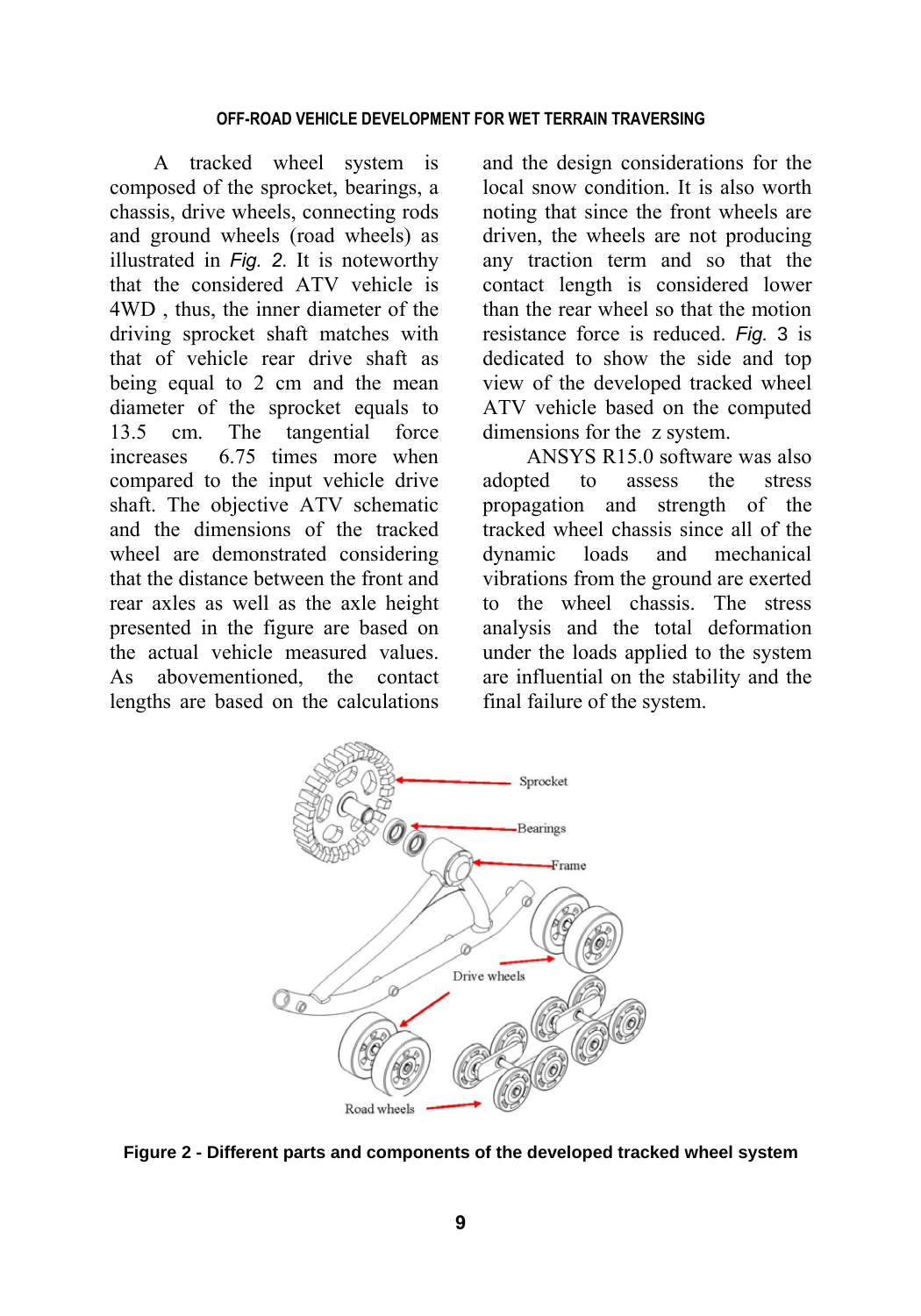#### **N. AGHAZADEH, H. TAGHAVIFAR**



**Figure 3 - The developed tracked wheel ATV vehicle based on the computed dimensions for the system**

*Fig. 4* is associated with the stress analysis (von Mises) results of the tracked wheel chassis for the front and rear wheels. The von Mises yield criterion addresses that the yielding of materials starts when the second deviatoric stress invariant gets to a critical value close to failure. The greatest values of v on Mises stress for the front and rear tracked wheel chassis are equal to 64.60 and 62.48 MPa, respectively. The similarity is that the critical point is situated at the coincidence point between the inclined and longitudinally oriented rods (joint point). Theses sections are substantial for the strength of the material and from the safety factor point of view. The total deformations of the chasses are shown in *Fig. 5*. At the greater distance from the center of axle, the deformation decreases while the greatest amount corresponds to the center of driving shaft connection housing. It is observed that the greatest value of total deformation for the front and rear chasses are obtained at 0.00028485 and 0.00026229 m, respectively. Deformation is the transformation of a body from a reference configuration to a current configuration. Although the deformations are small, any mechanical system with the elastic behavior and a mass subjected to the dynamic load functions as vibrating system and the deformations are thus important to avoid unwanted vibrations and creating ride comfort.

The results show that the developed system is able to create sufficient traction force with the minimal sinkage that enables the prototype ATV tracked vehicle to traverse over snowy terrain. The developed system is localized and optimized with the condition of the test region. The structural analysis with attention given to the strength of the chassis shows that the vehicle has functional and promising application with a minimal amount of total deformation.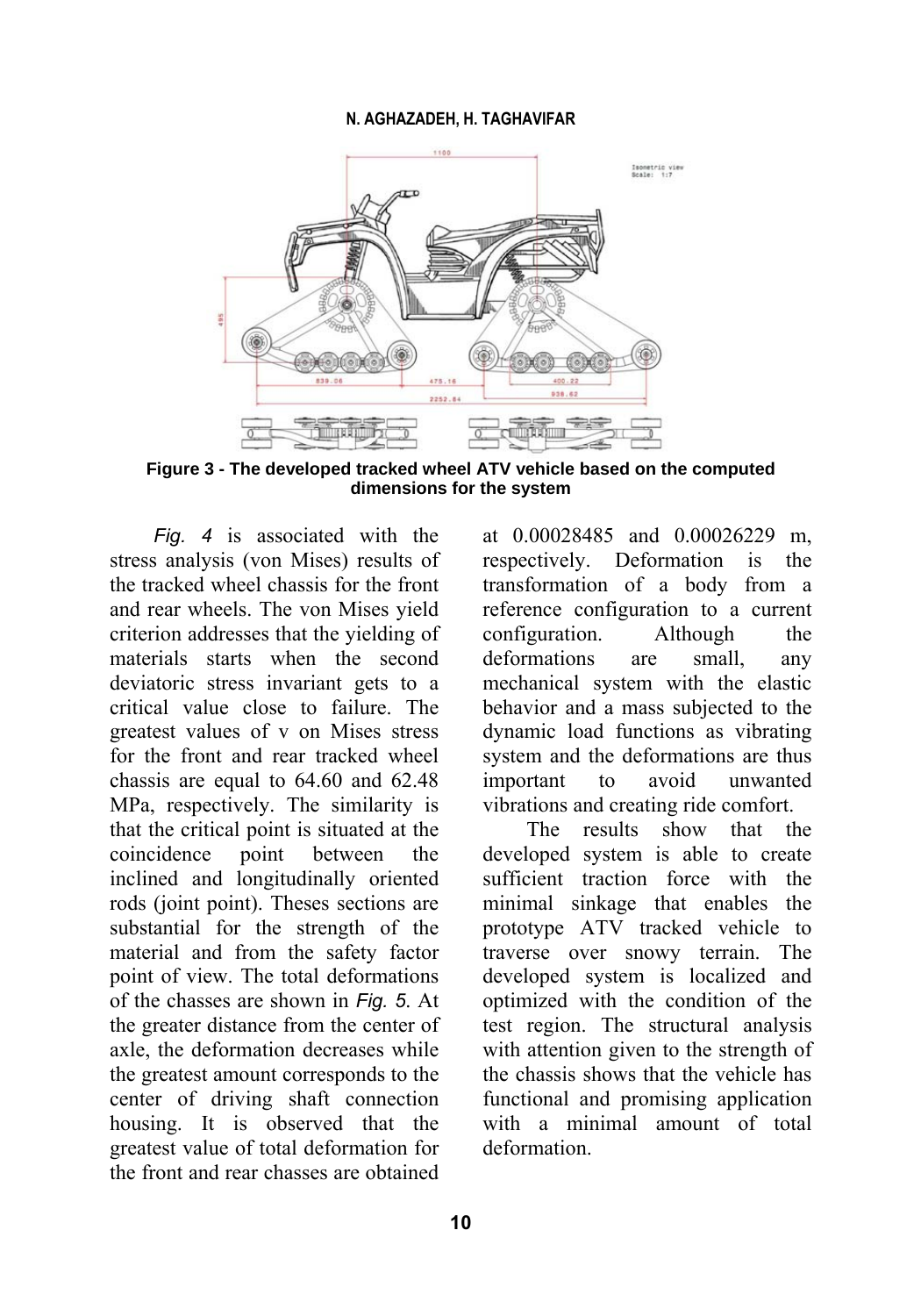## **OFF-ROAD VEHICLE DEVELOPMENT FOR WET TERRAIN TRAVERSING**



**Figure 4 - Stress analysis (von Mises) results of the tracked wheel chassis for the a) front and b) rear wheels** 



**Figure 5 - The total deformations results of the tracked wheel chassis for the a) front and b) rear wheels**